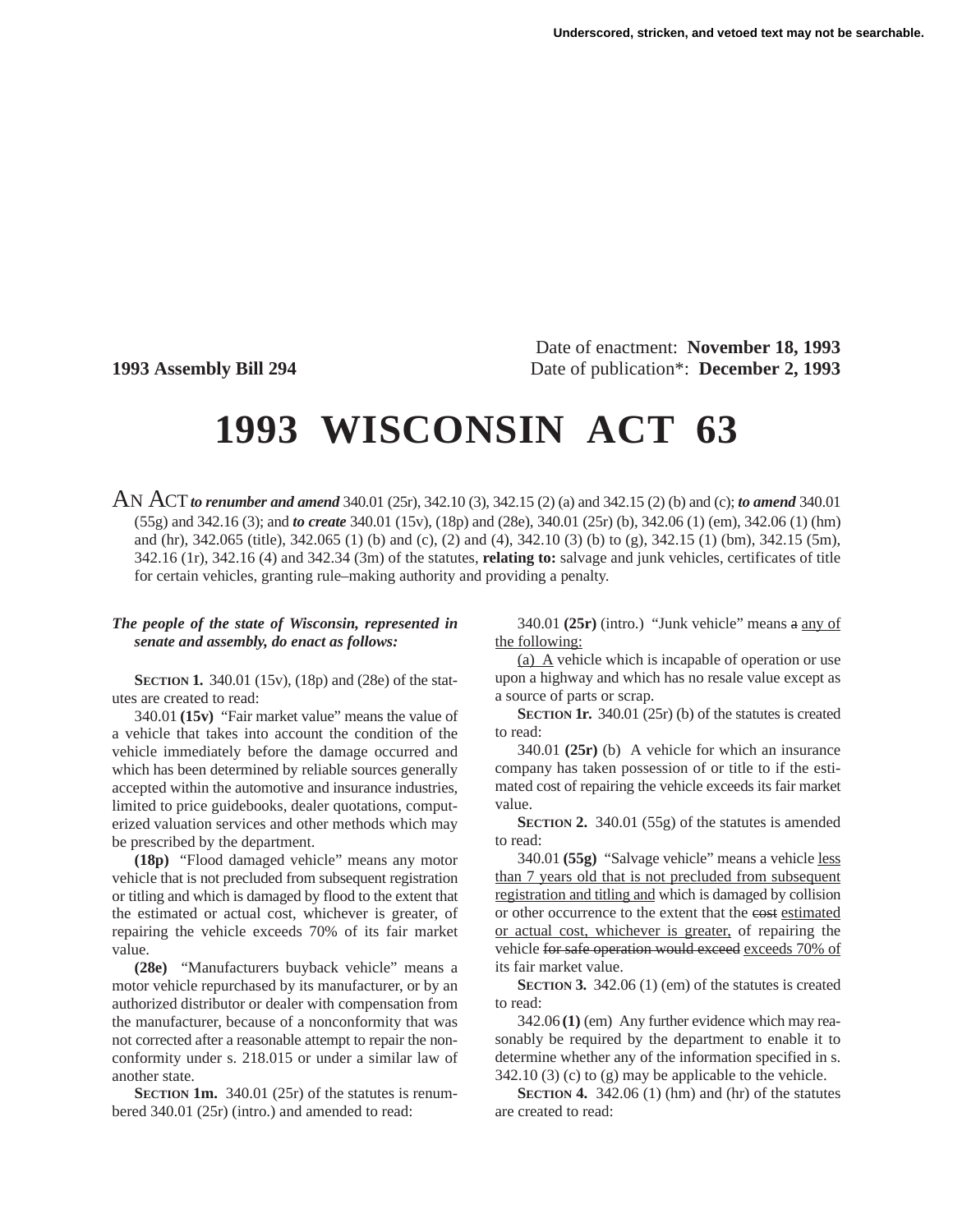342.06 **(1)** (hm) If the applicant for certificate of title for a motor vehicle intends to utilize that vehicle as a police vehicle by a law enforcement agency, the applicant shall state that fact in the application. If the applicant knows that the vehicle has previously been used as a police vehicle by a law enforcement agency and that fact is not noted on the old certificate of title, the applicant shall state in the application that the vehicle has previously been so used.

(hr) If the vehicle less than 7 years old and which is damaged by collision or other occurrence to the extent that the estimated or actual cost, whichever is greater, of repairing the vehicle exceeds 30% of its fair market value was transferred to an insurer upon payment of an insurance claim, the insurer shall state that fact in the application. If the applicant knows that the vehicle had been transferred to an insurer upon payment of an insurance claim and that fact is not noted on the old certificate of title, the applicant shall state in the application that the vehicle has previously been so transferred. This paragraph does not apply to salvage vehicles.

**SECTION 5.** 342.065 (title) of the statutes is created to read:

**342.065** (title) **Title for salvage vehicle.**

**SECTION 6.** 342.065 (1) (b) and (c), (2) and (4) of the statutes are created to read:

342.065 **(1)** (b) The owner of a salvage vehicle that is not currently titled as a salvage vehicle shall promptly apply for a salvage vehicle certificate of title by submitting to the department the certificate of title for the vehicle or other evidence of ownership, the applicant's statement that the vehicle is a salvage vehicle, an application for a salvage certificate of title and the required fee. This paragraph does not apply to a salvage vehicle that is purchased by a salvage vehicle purchaser subject to the requirements of par. (a).

(c) If the interest of an owner in a vehicle that is titled in this state is not transferred upon payment of an insurance claim that, including any deductible amounts, exceeds 70% of the fair market value of the vehicle, any insurer of the vehicle shall, within 30 days of payment of the insurance claim, notify the department in writing of the claim payment and that the vehicle meets the statutory definition of a salvage vehicle, in the manner and form prescribed by the department.

**(2)** Upon notification from an insurer under sub. (1) (c), the department shall promptly notify the owner of the salvage vehicle that he or she is required to apply for a salvage vehicle certificate of title under sub. (1) (b).

**(4)** (a) Except as provided in par. (b), any person who violates sub. (1) may be required to forfeit not more than \$1,000.

(b) Any person who violates sub. (1) with intent to defraud may be fined not more than \$5,000 or imprisoned for not more than 5 years or both.

## – 2 – **1993 Assembly Bill 294**

**SECTION 7.** 342.10 (3) of the statutes is renumbered 342.10 (3) (intro.) and amended to read:

342.10 **(3)** (intro.) Before issuing a new or duplicate certificate of title for a motor vehicle previously licensed and used as a taxicab or for public transportation, the department shall stamp permanently record any of the following information, if applicable, on such certificate the words "This motor vehicle has previously been:

(a) That the vehicle was previously licensed and used as a taxicab or for public transportation".

**SECTION 8.** 342.10 (3) (b) to (g) of the statutes are created to read:

342.10 **(3)** (b) That the vehicle was previously licensed and used as a police vehicle by a law enforcement agency.

(c) That the vehicle was not manufactured in compliance with all federal emission and safety standards applicable at the time of manufacture, whether or not the vehicle was subsequently modified to meet such standards, and that the vehicle is "non–USA standard".

(d) That the vehicle was a flood damaged vehicle.

(e) That the vehicle was a manufacturers buyback vehicle.

(f) That the vehicle was previously a salvage vehicle.

(g) That the vehicle was transferred to an insurer upon payment of an insurance claim. This paragraph does not apply to salvage vehicles.

**SECTION 9.** 342.15 (1) (bm) of the statutes is created to read:

342.15 **(1)** (bm) No person may transfer a motor vehicle without disclosing in writing to the transferee whether any of the information specified in s. 342.10 (3) is applicable to the vehicle. No transferor shall knowingly give a false statement to a transferee in making the disclosure. The department shall prescribe the manner in which the written disclosure shall be made and retained.

**SECTION 10.** 342.15 (2) (a) of the statutes is renumbered 342.15 (2) and amended to read:

342.15 **(2)** Except as provided in s. 342.16 with respect to a vehicle which is not a salvage vehicle, the transferee shall, promptly after delivery to him or her of the vehicle, execute the application for a new certificate of title in the space provided therefor on the certificate or as the department prescribes, and cause the certificate and application to be mailed or delivered to the department. A salvage vehicle purchaser shall comply with par.  $(b)$  s. 342.065 (1) (b).

**SECTION 11.** 342.15 (2) (b) and (c) of the statutes are renumbered 342.065 (1) (a) and (3) and amended to read:

342.065 **(1)** (a) A salvage vehicle purchaser of a salvage vehicle that is not currently titled as a salvage vehicle shall, promptly after delivery to him or her of the salvage vehicle, apply for a salvage vehicle certificate of title by submitting to the department the properly assigned certificate of title under  $sub. s. 342.15(1)(c)$  or